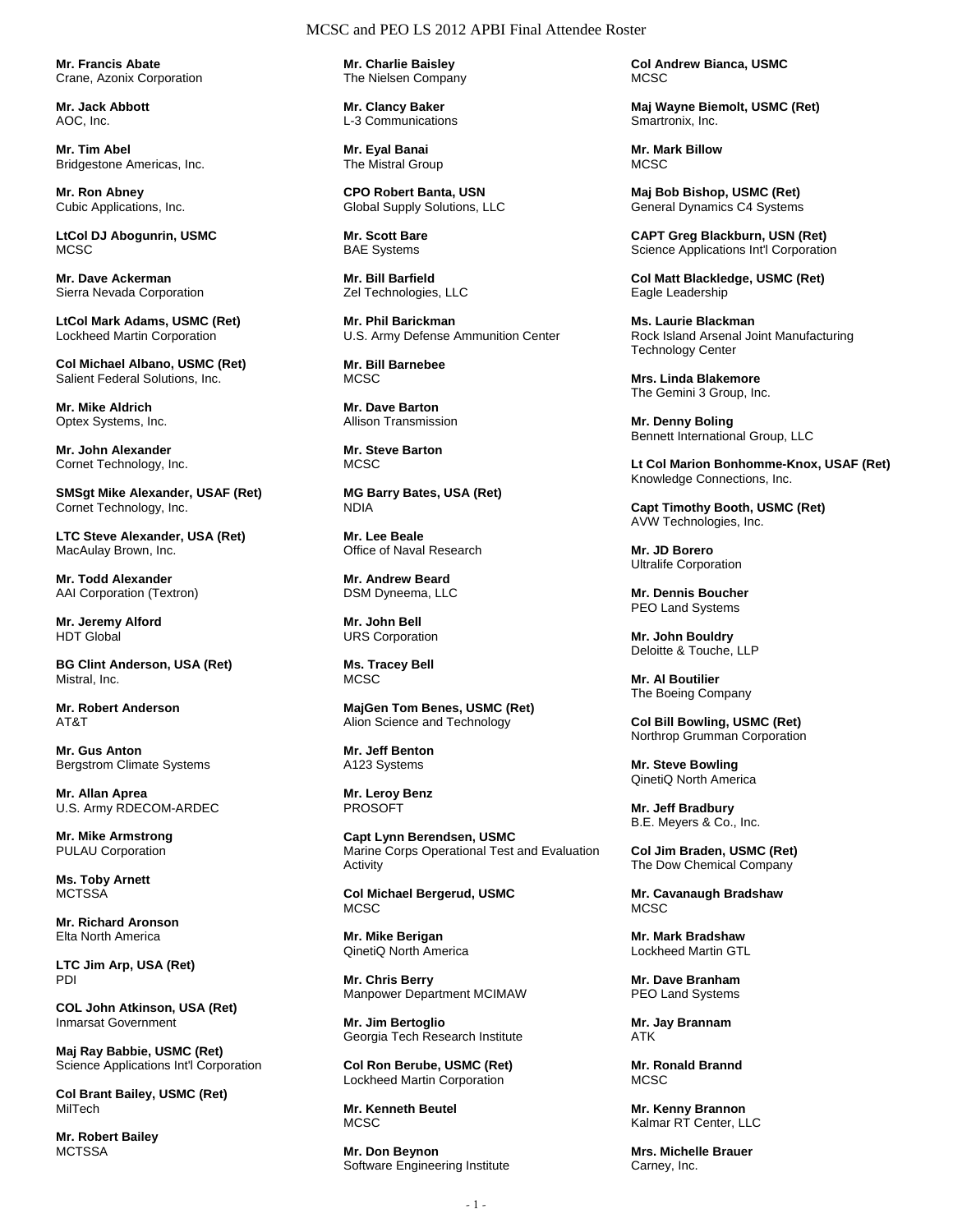**Ms. Jacqueline Brent**  MCSC - IP

**Mr. Ted Brewer**  Institute for Defense and Business

**Mr. Buddy Bridges**  Lockheed Martin Corporation

**Lt Col Keith Briem, USAF (Ret)**  Choctaw Defense

**Mr. Carl Bright**  Honeywell Technology Solutions, Inc.

**BrigGen Mike Brogan, USMC (Ret)**  ManTech International Corporation

**Mr. Aaron Brosnan**  Sanmina-SCI Corporation

**Mr. Kris Brost**  Harris Corporation

**LTC Bill Brown, USA (Ret)**  Barco Federal Systems

**LT Bob Brown, USN (Ret)**  Dassault Systemes of America Corp.

**Mr. Dave Brown**  Niitek, Inc.

**Mr. Graham Brown**  General Dynamics Land Systems

**LTC Jerry Brown, USA (Ret)**  ADI Technologies, Inc.

**Ms. Patsy Brown**  Olympic Steel

**CPT Jon Brundage, USA (Ret)**  Science Applications Int'l Corporation

**Mr. Joseph Brus**  NSWC Crane

**Col John Bryant, USMC (Ret)**  Oshkosh Corporation

**Mr. Randy Bryson**  L-3 Communications, CyTerra

**Mr. John Bucelato**  HVF West, LLC

**Mr. David Buck**  MCSC

**LtCol Bernie Burchell, Jr., USMC (Ret)**  AT&T

**LtCol Mike Burks, USMC**  PEO Land Systems

**Dr. John Burrow**  MC<sub>SC</sub>

**Mr. Chris Burt**  Design West Technologies, Inc.

**Mr. Ben Butler**  LSI, Inc.

**Mr. Peter Butturini**  Deloitte Financial Advisory Services, LLP **Mr. Rick Byno**  L-3 Warrior Systems

**Mr. Roy Byrd**  ITT Exelis

**LtCol Bill Callahan, USMC (Ret)**  Harris Corporation

**LtCol John Calvert, USMC (Ret)**  CATALYST Solutions, LLC

**LtCol Scott Camden, USMC**  MCSC

**Mr. John Campbell**  Science Applications Int'l Corporation

**Mr. Lev Campbell**  HP

**SgtMaj Mike Campbell, USMC (Ret)**  Science Applications Int'l Corporation

**Mr. Joe Campo**  ARNCO, Inc.

**Mr. Michael Canterbury MCTSSA** 

**CSM Brian Carlson, USA (Ret)**  LION

**MAJ Kevin Carlson, USA (Ret)**  Benteler Defense Corporation

**Mr. Scott Carlson**  ManTech International Corporation

**LTC Lawrence Carmichael, USA (Ret)**  Laser Devices, Inc.

**Mr. Michael Carucci**  iGate

**LTC James Cassella, USA (Ret)**  DRS Technologies, Inc.

**Col Chip Castaing, USMC (Ret)**  True North Logistics, LLC

**Col Michael Cathey, USMC (Ret)**  Decision Engineering

**Mr. Jack Cave MCSC** 

**Ms. Virginia Ceralde**  Marine Corps Tactical Systems Support Activity

**Mr. Mike Chamberlin**  Fulcrum IT Services Company

**Ms. Theresa Chance**  The Boeing Company

**Mr. Bob Chapman**  Camber Corporation

**Mr. Bill Chisholm**  Parker Hannifin Corporation

**Mr. John Christensen**  SPAWAR System Center-Charleston

**Dr. George Chryssomallis**  Science Applications Int'l Corporation **Mr. Rich Chudzik**  Moog, Inc.

**Mr. Harry Chung**  Fortress Technologies

**Ms. Ruth Cisneros**  MCSC.

**MAJ Chris Clark, USA (Ret)**  Services and Solutions Group

**Mr. Gifford Clegg, III**  Raytheon Company

**Mr. Richard Clemens**  MLT Systems

**LtCol Bo Colcombe, USMC (Ret)**  American Systems Corporation

**Dr. Garry Coleman**  Transformation Systems, Inc.

**LTC Ed Collazzo, USA (Ret)**  Raytheon BBN Technologies

**Mr. Edward Collins**  Otis Products, Inc.

**Ms. Penny Collins**  LOGCOM

**Mr. Paul Colliver**  Airborne Systems

**CW04 Luis ColonCastro, USMC (Ret)**  CGI Federal

**Mr. Doug Combs**  Berg

**Ms. Nylda Conde**  QinetiQ North America

**Maj Pat Connally, USMC (Ret)**  Clockwork Solutions

**Col Rich Connell, USMC (Ret)**  Graybar Electric Company

**Col Jim Cooney, USMC (Ret)**  Force Protection Industries, Inc.

**Mr. Bill Cope**  Thomas Associates, Inc.

**Mr. Keith Constance**  General Dynamics

**Mr. J. Dow Corey**  LJC Consulting

**Mr. John Corlett**  McAfee

**Dr. Brion Cornette**  Science Applications Int'l Corporation

**Mr. Steve Costa**  MCSC

**Ms. Lynne Cotter**  Weatherhaven Resources, Inc.

**BrigGen Chris Cowdrey, USMC (Ret)**  ITA International, LLC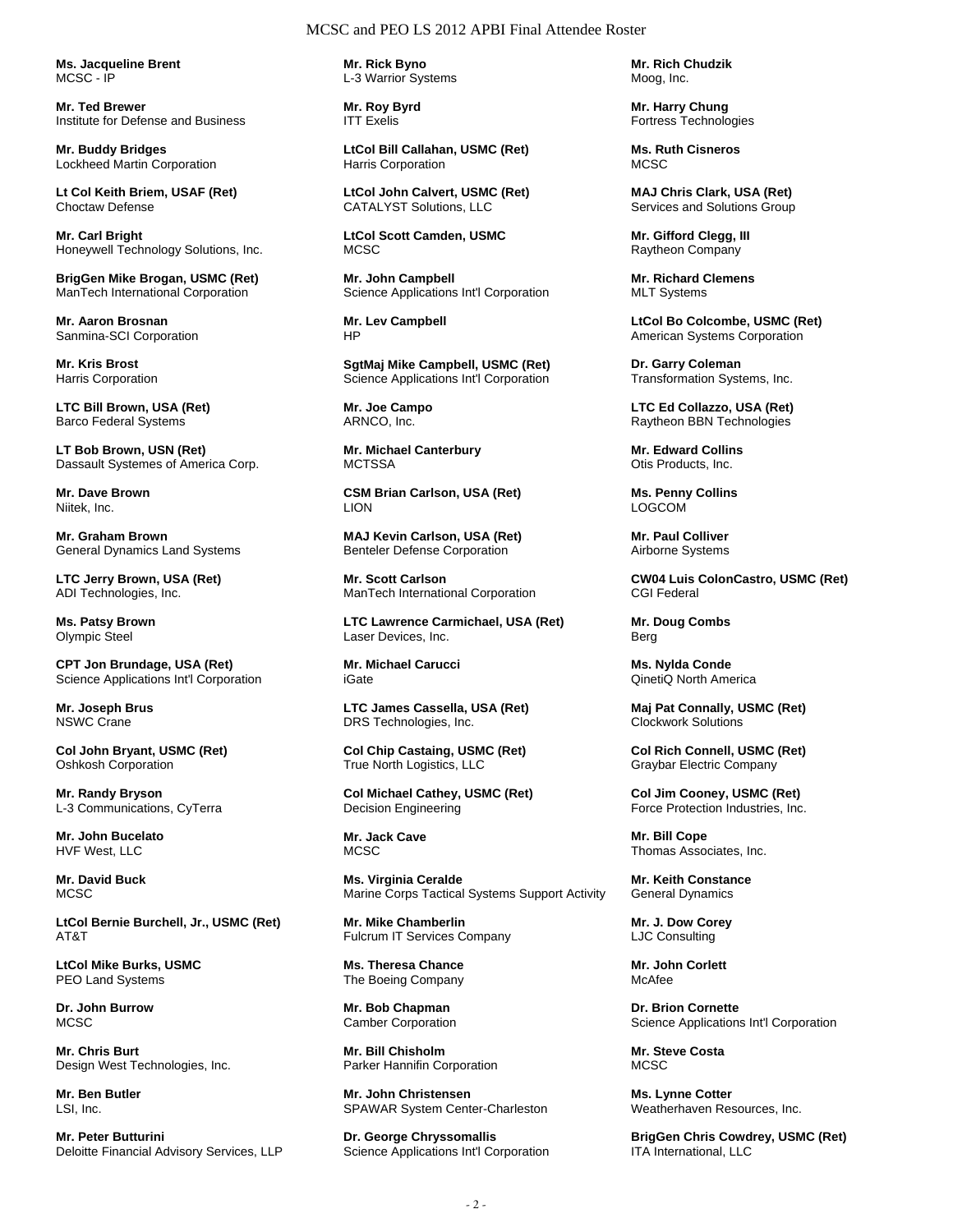**Dr. Criston Cox**  NetApp

**Mr. Charles Cox, Jr.**  General Dynamics Land Systems

**Mr. John Crady**  Next Wave Systems, LLC

**Mr. Tim Crawley**  The Tatitlek Corporation

**Mr. Rick Crevier**  Camber Corporation

**Dr. Nancy Crews**  Custom Manufacturing & Engineering, Inc.

**Mr. Rob Cross**  PEO Land Systems

**Mr. Ed Crow**  Pennsylvania State University

**Mr. Alfredo Cruz**  MCSC

**Mr. Dennis Cunningham**  ADS, Inc.

**LTC Jeff Cunningham, USA**  Science Applications Int'l Corporation

**Mr. McKinley Cunningham**  DRS Technologies, Inc.

**MAJ Bob Curran, USA (Ret)**  Potomac Strategies International, LLC

**Mrs. Marianne Curren**  BRTRC

**Mr. Karon Curry**  DAU

**Mr. Jack Custer**  HDT Global

**Mr. Ron Dahart**  Science Applications Int'l Corporation

**SgtMaj James Dalgran, USMC MCSC** 

**Mr. Dave Damian**  Meritor, Inc.

**Col Bob Danko, USMC (Ret)**  Command Strategies, LLC

**LtCol Michael Danzer, USMC (Ret)**  PwC

**LTC Greg d'Arbonne, USA (Ret)**  Overwatch Textron Systems

**Ms. Milissa Dart MCSC** 

**LtCol Rich Davidson, USMC (Ret)**  Serco, Inc.

**Ms. Ashley Davis**  Scientific Research Corporation

**Ms. Karen Davis MCSC** 

**LTC Peter Davis, USA (Ret)**  iGov

**Mr. David Dawson**  MCSC.

**Mr. Brian Dearing**  HDT Global

**Maj Ray Deatherage, USMC (Ret)**  Morpho Detection, Inc.

**Mr. Randy Delarm**  Anglicotech, LLC

**LtCol Bill DeMent, USMC (Ret)**  VSE Corporation

**Mr. Dave Dennis**  Goodrich ISR Systems

**Mr. Bradley Detwiler MCSC** 

**Ms. Kelly Dewaele**  Armatec Survivability Corp.

**Mr. John Dewey**  Dewey Electronics Corporation

**Mr. Charles Dexter**  Manpower Department MCIMAW

**CW04 Gary Dickerson, USMC (Ret)**  Oshkosh Corporation

**Mr. Bruce Dickman**  JS-J6 C2I

**Mr. Joe Digirolamo**  Sotera Defense Solutions

**SgtMaj Wayne Dillon, USMC (Ret)**  NAMMO, Inc.

**Mr. Vic DiLuzio**  MCSC

**Mr. Mike Docherty**  Concurrent Technologies Corporation

**Col Kevin Dodge, USMC (Ret)**  American Systems Corporation

**Mr. Timothy Donoghue**  SURVICE Engineering Company

**Maj Barry Dowdy, USMC (Ret)**  DRS Tactical Systems, Inc.

**Mr. Harry Downey**  MCSC

**Mr. Mike Downs**  Raytheon Technical Services Company

**Mr. Manna Doyle**  Tulmar Manufacturing, Inc.

**COL Ron Dritlein, USA (Ret)**  Merrill Technologies Group

**1stSgt Ross Duckworth, USMC (Ret)**  Polartherm Oy

**Mr. Bob Duge**  Rolls-Royce Corporation **Mr. Brent Dunahoe**  Science Applications Int'l Corporation

**Ms. Natalie Dunbar**  MC<sub>SC</sub>

**Mr. Joseph Dunbar, Jr.**  MCSC.

**Mr. Michael Duncan**  BAE Systems Global Tactical Systems

**LtCol Ed Dunlap, USMC (Ret)**  Raytheon Missile Systems

**Mr. Chris Dunn**  Artemis Electronics, LLC

**Col Dick Dunnivan, USMC (Ret)**  LSI, Inc.

**CW03 George Duport, USN (Ret)**  Zel Technologies, LLC

**Maj Brian Duval, USMC (Ret)**  General Dynamics Information Technology

**Mr. Andrew Dwyer**  MCSC

**Mr. Paul Dynan**  BAE Systems, E & IS

**Mr. Phil Eagan**  PROSOFT

**COL Ron Eckert, USA (Ret)**  Impact Resources Technologies

**Mrs. Kate Ehrle**  Cask Technologies, LLC

**Mr. Bernie Ellis**  Science Applications Int'l Corporation

**Mr. Robert Ellis**  Ricardo, Inc.

**Mr. Dave Elwing**  Professional Solutions, LLC

**Ms. Kathy Embrey MCSC** 

**Mr. Chris Emery**  W.W. Williams Logistics

**MAJ Tom Emsley, USA (Ret)**  Camber Corporation

**Mr. Lee Erickson** 

**Mr. Ray Erwin**  Texas Hydraulics

**Mr. Jim Estes**  Naval Facilities Engineering Service Center

**Mr. Axel Fait MCSC** 

**Mr. Mike Fallon**  General Dynamics C4 Systems

**Mr. Mark Farrugia**  Bergstrom Climate Systems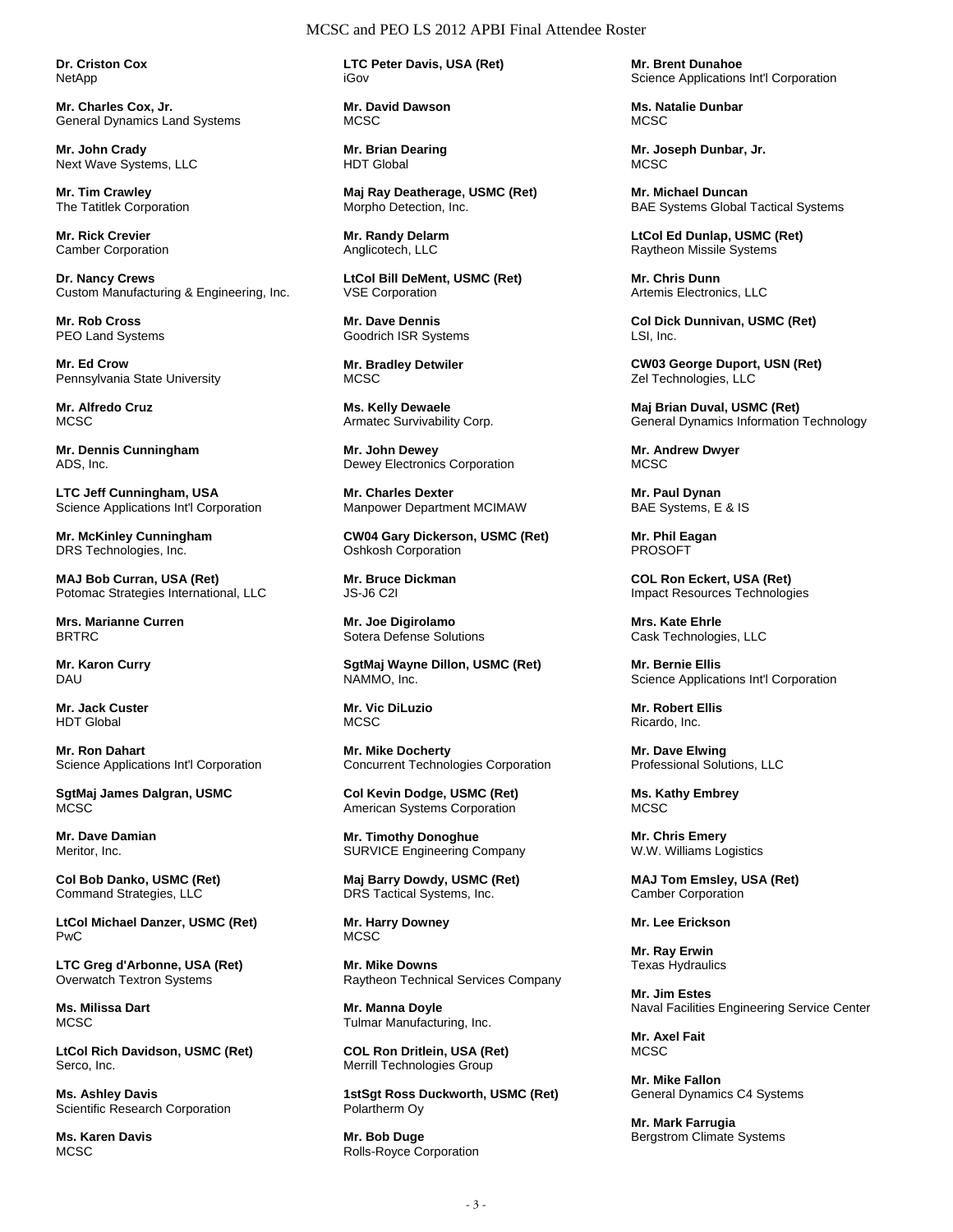**Ms. Nancy Fearson**  TASC

**COL Charles "Chick" Feldmayer, USA (Ret)**  Nammo Talley, Inc.

**LtCol Thomas Ferrel, USMC MCSC** 

**Mr. Skip Fink, Jr.**  RNB Technologies, Inc.

**Mr. David Fisher**  Aardvark Tactical, Inc.

**LtCol Thomas Fisher, USMC (Ret)**  Hazard Management Solutions

**Mr. Robert Fitzgerald**  Affinity Fidelis

**Mr. Jeff Flachman**  Systematic Software Engineering, Inc.

**CAPT Glenn Flanagan, USN (Ret)**  Northrop Grumman Corporation

**LTC Harry Flanagan, USA (Ret)**  Focused Growth, LLC

**Col Rich Flatau, Jr., USMC (Ret)**  DRS Test & Energy Management, Inc.

**Mr. Kevin Flood**  SCITOR Corporation

**Mr. Ken Flowers**  ITT Aerospace/Communications Division

**Mr. Don Flynn, Jr.**  General Kinetics

**LtCol Butch Foley, USMC (Ret)**  American Systems Corporation

**Mr. Dave Forbes**  Booz Allen Hamilton

**Mr. Neil Forbes**  QinetiQ North America

**Mr. Tim Ford**  General Dynamics C4 Systems

**Mr. William Fore**  ArmorWorks Enterprises, LLC

**Mr. Bob Forrester**  MCSC

**Ms. Kim Foster MCSC** 

**Ms. Deborah Fountain-Yates**  MCSC

**Mr. Kevin Frankovich**  CGR Associates, Inc.

**Mr. Kevin Frazier**  Raytheon Technical Services Company

**Mr. Bryan Freeman MCSC** 

**Mr. Chad Frees**  Oshkosh Corporation **Mr. Tim Freihofer**  DAU

**Mr. Daniel Fry**  Engility Corporation

**Mr. Greg Frye**  QinetiQ North America

**Mr. Kim Fuchs**  ITT Exelis

**Ms. Lynda Fullem**  MCSC

**Mrs. Carol Funderburg**  Anniston Army Depot

**Mr. Jesse Funk**  Red Hat

**Mr. Jim Gahres**  Prince William County Dept. of Economic Development

**Mr. Landers Gaines**  Bridgestone Americas, Inc.

**Mr. Carlos Gaitani**  Tri Star Engineering, Inc.

**Mr. Mike Gallagher MCSC** 

**LtCol John Gambrino, USMC (Ret)**  Smartronix, Inc.

**Mr. Robert Gant**  LSI, Inc.

**Mr. Steve Gardner**  HVF West, LLC

**LtCol Pete Garfield, USMC (Ret)**  HQMC

**Mr. John Garner**  PEO Land Systems

**Mr. Anthony Garrett**  L-3 Communications

**LtCol Skip Gaskill, USMC (Ret)**  Textron, Inc.

**Mr. Yossi Gez**  Mofet Etzion

**Mr. Justin Ghalayini**  ITT Exelis

**Mr. TJ Gilroy**  The Moore Company

**Mr. Barry Glass**  The Boeing Company

**Mr. Craig Glaunert**  Oshkosh Corporation

**Mr. Dana Gleason, III**  Mystery Ranch LTD.

**LTC Eric Glenn, USA (Ret)**  FNH USA, LLC

**Mr. Todd Glenn**  FAAC, Inc.

**Mr. Mathew Glidden**  Kaller Gas Springs **LtCol Robert Glover, USMC (Ret)**  Silverback7

**LCDR Goldy Goldfinger, USN (Ret)**  L-3 Communications

**Mr. Jason Goldthwaite**  Esterline Communication Systems

**CW04 Wayne Golwitzer, Jr., USMC (Ret)**  ManTech Systems Engineering Corporation

**Ms. Jennifer Gonzalez MCSC** 

**Mr. Keith Gooding**  PEO Land Systems

**Mr. Chad Gordon**  NetApp

**Mr. Charles Gordon**  Moog Components Group Operations

**Mr. Mark Gordon**  Stratom, Inc.

**Mr. Erik Gramm**  EMC Corporation

**LtCol Terry Grant, USMC (Ret)**  ManTech International Corporation

**Mr. Bob Grasso**  Logis-Tech, Inc.

**LtCol Dominic Grasso, USMC (Ret)**  Telephonics Corporation

**Mr. Bryan Graves**  Ball Aerospace & Technologies Corp.

**Mr. Ryan Gray**  KBR

**LtCol Maurice Green, USMC (Ret)**  MMI Outdoor, Inc.

**Mr. Max Green**  Harris Corporation

**Mr. Thomas Green**  PwC

**Mr. Nathan Greiner**  Design Mill, Inc.

**Ms. Jeanenne Griffin MCSC** 

**Ms. Linda Griffin**  Northrop Grumman Corporation

**Ms. Heather Griffith**  Goodrich ISR Systems Chelmsford

**Mr. Jim Grooms, II**  Navistar Defense, LLC

**Mr. Duane Gross**  DLA Land & Maritime

**Mr. Chet Gryczan**  Ricardo, Inc.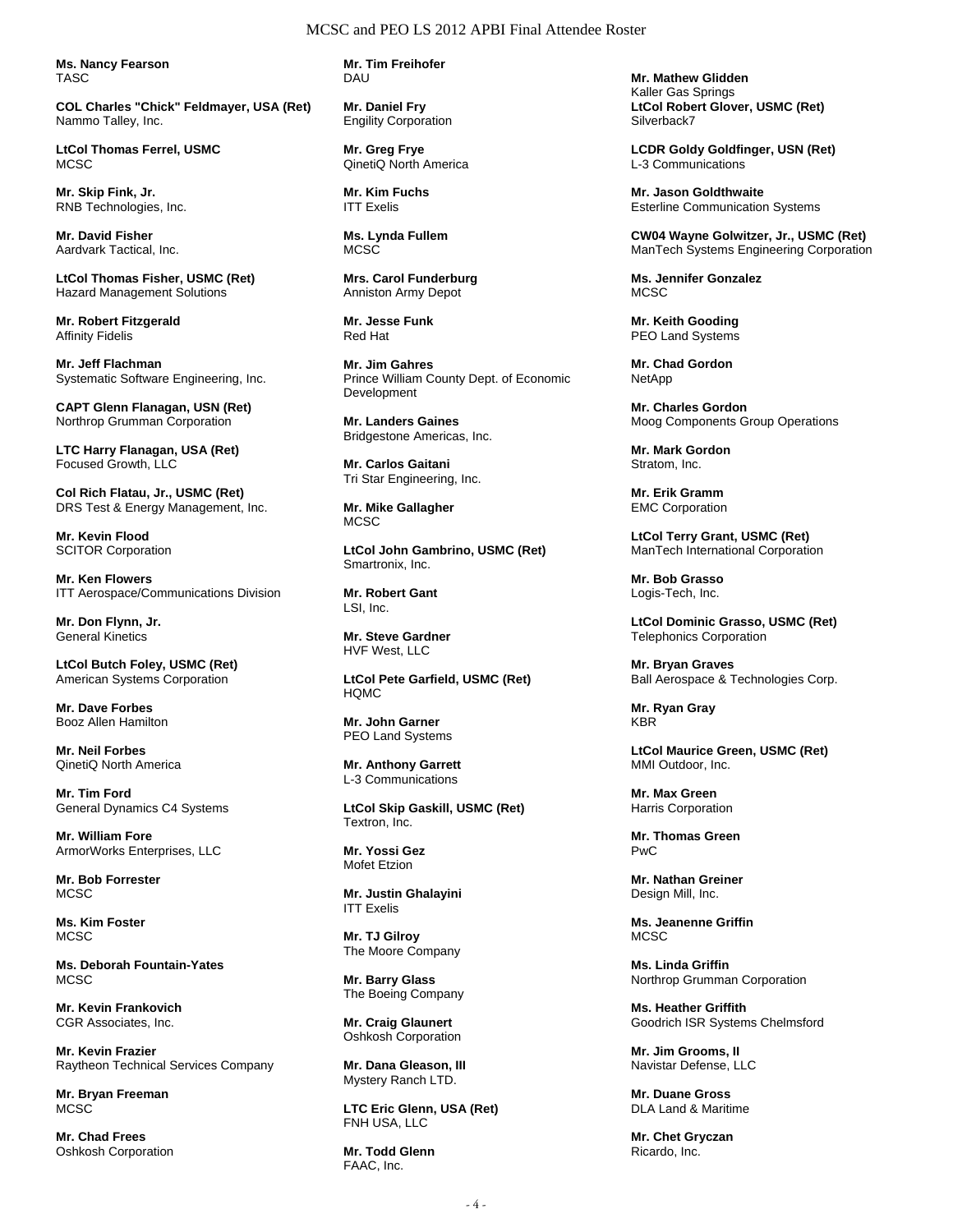**Ms. Susan Guillory Battelle** 

**Ms. Pamela Gulick**  MC<sub>SC</sub>

**Mr. Ron Gumbert Gartner** 

**Mr. Chris Gunther Battelle** 

**Mr. Leon Hachat**  Raytheon Company

**Mr. Jason Hackerson**  Impact Resources Technologies

**Col Dave Hagopian, USMC (Ret)**  Microsoft Corporation

**Mr. David Hahn**  ISO Group, Inc.

**Mr. Bob Hails**  Harris Corporation

**Mr. Chris Hall**  IMC, Inc.

**Col Dave Hall, USMC (Ret)**  General Dynamics Information Technology

**Mr. Joe Hall**  DRS Technologies, Inc.

**Mr. Mike Halloran**  PEO Land Systems

**Mr. Justin Halls**  Naval Surface Warfare Center-Carderock

**Mr. John Hamm**  AMSEC - a Subsidiary of Huntington Ingalls Industries

**Col Walter Hamm, USMC (Ret)**  The Columbia Group

**Mr. John Hammond**  Hardwire, LLC

**Mr. Joe Hanley**  Overwatch Textron Systems

**CW03 Bill Hanrahan, USMC (Ret)**  Northrop Grumman Information Technology

**CPO Amy Hansen, USN (Ret)**  Science Applications Int'l Corporation

**Mrs. Angie Hansen**  Moog, Inc.

**Maj Jesse Hardin, USMC MCSC** 

**Mr. Michael Harris**  PEO Land Systems

**Capt Bill Harris, IV, USAF (Ret)**  Heil Trailer International

**Mr. Keith Harrison**  DSM Dyneema, LLC

**Mr. Tim Harschutz**  Harris Corporation

#### MCSC and PEO LS 2012 APBI Final Attendee Roster

**CW04 Andrew Hart, USMC (Ret)**  Navistar International Corporation

**Mr. Kyle Harth**  Tactical Night Vision Company

**Maj Mark Hauck, USMC (Ret)**  Schafer Corporation

**Mr. Wayne Headlee**  Northrop Grumman Corporation

**Mr. Timothy Healy**  HQ TRADOR, Mission Command & Awareness Division

**Mr. James Hedger**  Firetrace Aerospace

**Mr. Bart Heenan**  Morphix Technologies

**LCDR Jim Held, USN (Ret)**  Tactical Electronics

**Mr. Jon Heller**  Chemring Group, PLC

**Mrs. Colleen Henson**  MCSC

**LtCol Tony Herlihy, USMC (Ret)**  Science Applications Int'l Corporation

**Mr. Eloy Herrera**  AAR Corporation

**Mr. Steve Hesseltine**  The Tatitlek Corporation

**Capt Andrew Hietpas, USMC**  MCSC

**Mr. Matthew Higgins**  General Dynamics Land Systems

**Mr. Greg Hill**  Meggitt Defense Systems

**Mr. Bob Hill, Jr.**  IMDS Defense Systems

**Ms. Beverly Hobbs MCSC** 

**Maj Steve Hodge, Jr., USMC (Ret)**  Comprehensive Computer Solutions Inc.

**Mr. Henry Hodges, Jr.**  Hodges Transportation, Inc.

**Mr. Frank Hoerster**  American Rheinmetall Munitions, Inc.

**Ms. Katie Hoffman**  Northrop Grumman Information Systems

**LtCol Jim Hogan, USMC (Ret)**  Smartronix, Inc.

**LtCol Lloyd Holbert, USMC (Ret)**  Science Applications Int'l Corporation

**Maj Rick Hollen, USMC (Ret)**  Vingtech Corporation

**Mr. Dana Hollis**  Dewey Electronics Corporation **Mr. Eric Holloway**  Fujitsu Network Communications, Inc.

**COL Fred Hoose, USA (Ret)**  Olgoonik Logistics / Operations Division

**Mr. Charlie Hopkins**  Oracle Corporation

**COL Bob Horback, USA (Ret)**  TASC

**Mr. Jim Horzempa**  HQMC Combat Development and Integration

**Mr. Joe Hosier**  Northrop Grumman Electronic Systems

**Mr. Conrad Hovik**  DuPont Company

**Mr. Mitch Howell**  Burtek Enterprises, Inc.

**Mr. Dave Hubert**  IBIS TEK

**Ms. Charlette Hudson MCSC** 

**Mr. Jim Hughes**  AAR Corporation

**COL Randy Hull, USA (Ret)**  DRS Defense Solutions, LLC

**Mr. Jeff Humble**  General Dynamics Land Systems

**Mr. Dave Hunt**  American Systems Corporation

**Mr. Roger Hunthausen**  The Boeing Company

**LtCol Vincent Hutcherson, USMC (Ret)**  Science Applications Int'l Corporation

**LtCol George Irlbacher, USMC (Ret)**  Professional Solutions Delivered

**Mr. Martin Jackson**  MCSC.

**Mr. Marvin Jackson** 

**Mr. Thomas Jambriska**  General Dynamics Land Systems

**Maj Jim Janecek, USMC (Ret)**  Computer Sciences Corporation

**Col Wes Jarmulowicz, USMC (Ret)**  Northrop Grumman Corporation

**Mr. Robert Jeffs**  The Boeing Company

**Lt Col Don Jenkins, Jr., USAF (Ret) SCITOR Corporation** 

**MajGen Harry Jenkins, Jr., USMC (Ret)**  Soaring Eagle Consulting, LLC

**Mr. Nils Johansson**  Embassy of Sweden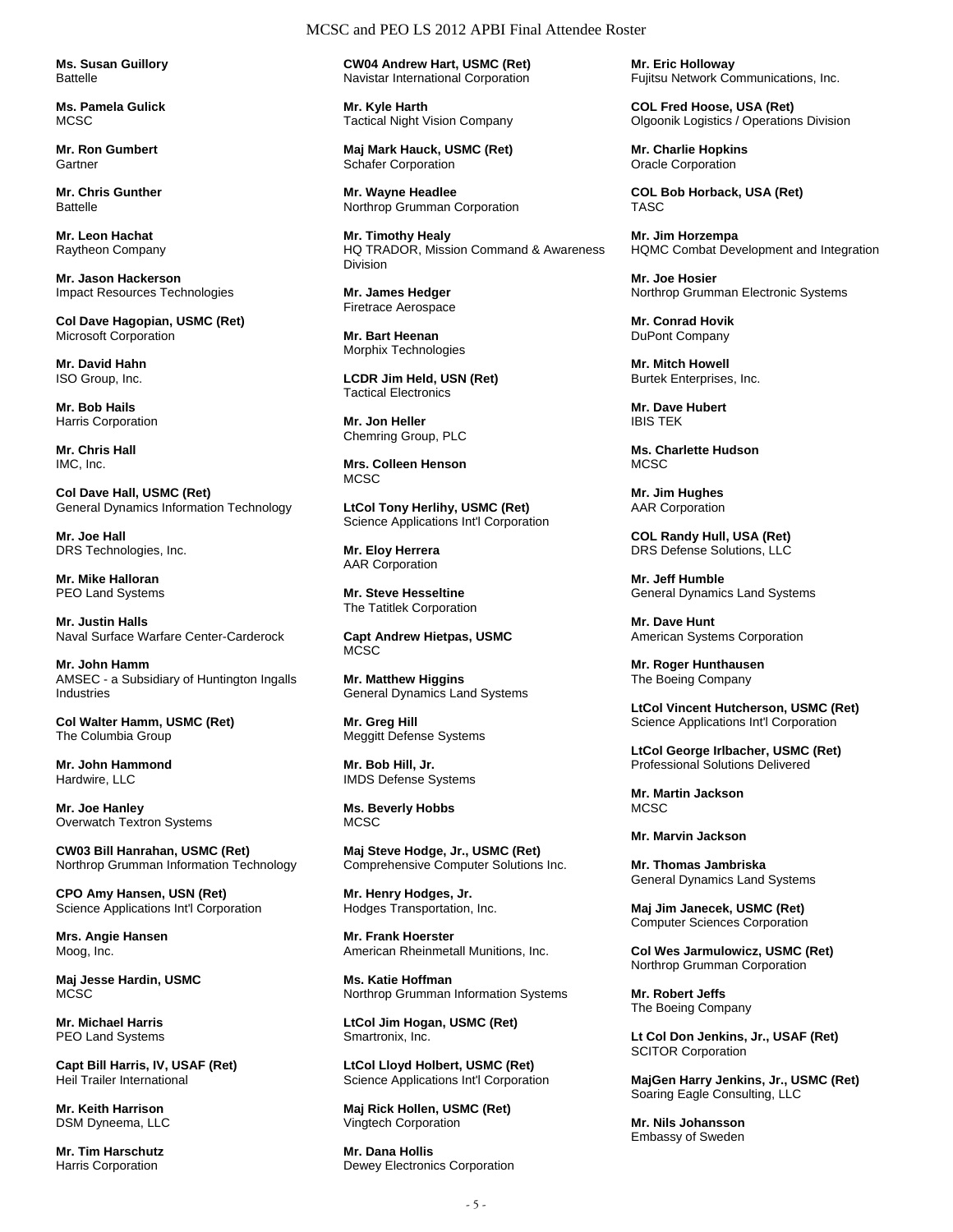**CAPT Aaron Johnson, USN (Ret)**  EADS North America

**Mr. Austin Johnson**  MC<sub>SC</sub>

**Mr. Dean Johnson**  MC<sub>SC</sub>

**Mr. Eric Johnson**  B.E. Meyers & Co., Inc.

**Mr. Jake Johnson**  American Systems Corporation

**Ms. Jessica Johnson MCSC** 

**Mr. Michael Johnson**  LOGCOM

**Mr. Ray Johnson**  Claxton Logistics Services

**Mr. Rhett Jones**  CDW-G

**Mr. Steve Jones**  Rockwell Collins, Inc.

**Mr. Brock Josephson**  SpotterRF

**Mr. George Judd**  Cask Technologies, LLC

**Mr. Waldon Jue**  The Prometheus Company, Inc.

**CDR Dana Kaeser, USN (Ret)**  CGI Federal

**Mr. David Karcher MCSC** 

**Mr. Brad Kay**  C4i

**Mr. Shahar Kedem**  Plasan Sasa

**Ms. Kimberly Keeney**  The Boeing Company

**Mr. Bill Keirnan**  L-3 Communications, Linkabit

**Mr. H. David Kellams**  DRS Technologies, Inc.

**LtCol Paddy Kelleher, USMC (Ret)**  Stark Aerospace, Inc.

**BrigGen Frank Kelley, USMC**  Marine Corps Systems Command

**Mr. John Kelly**  Whitney, Bradley & Brown

**Mr. Mike Kelly**  Calienté, LLC

**Mr. Don Kemper**  Wegmann USA, Inc. Training & Simulation

**CAPT Steve Kenny, USN (Ret)**  EHS Technologies Corporation

**Col Mike Kephart, USMC (Ret)**  BAE Systems

MCSC and PEO LS 2012 APBI Final Attendee Roster

**COL Dion King, USA (Ret)**  J.P. Sales Company

**LTC Marc King, USA (Ret)**  Ceradyne, Inc.

**CW05 Alan Kirkman, USMC (Ret)**  Naval Surface Warfare Center-Crane

**Mr. Kirk Kirkpatrick**  Lockheed Martin Corporation

**LTC William Klimowicz, USA (Ret)**  Advanced Concepts and Technologies International, LLC

**Col Ken Knapp, USMC (Ret)**  Gartner

**Mr. Stuart Knoll**  CAE USA, Inc.

**Mr. Stuart Koehl**  Potomac Strategies International, LLC

**Mr. Matt Kosakowski**  Raytheon

**Mr. Emil Kovalchik**  General Dynamics OTS

**Mr. Michael Kreischer**  Gallium Software, Inc.

**Mr. Brian Kummer MCSC** 

**Mr. Pete Kurupas**  FNH USA, LLC

**LCDR Steven Laabs, USN (Ret)**  Elbit Systems of America, LLC

**Mr. Norm LaBrecque**  Bennett International Group, LLC

**Mr. John Lackie**  Sonalysts, Inc.

**COL Jeff Lamb, USA (Ret)**  General Dynamics Land Systems

**Mr. Martin Lambert**  MMI Outdoor, Inc.

**Mr. Rajiv Lamichhane**  NISH

**Mr. Kevin LaMontagne Gartner** 

**Ms. Desiree Land**  Red River Computer Company

**SSgt Richard Lane, USAF**  Demmer Corporation

**Mr. Dave Laverdiere**  Allison Transmission

**Mr. Dennis Lawing**  Marine Corps Logistics Command

**GySgt Carl Lawson, USMC (Ret)**  CBAI & Associates

**Mr. William Leaman**  BCDS, Inc.

**Ms. Angela Lee**  CGI Federal

**LCDR Brad Lee, Jr., USN (Ret)**  Defense Contract Management Agency

**Mr. Ryan Leffas**  MCSC - IP

**LtCol David Legge, USMC (Ret)**  QinetiQ North America

**Mr. Jeffry Lehner**  Alcoa Technical Center

**Mr. Scott Leitch**  BAE Systems

**RADM Tony Lengerich, USN (Ret)**  Oracle Corporation

**Mr. Don Lesmeister**  General Dynamics C4 Systems

**Mr. Jerry Leurs**  JGW Group

**Ms. Michele Levy**  Zoom, Inc.

**Ms. Ginalee Lewis**  DLA Land & Maritime

**Capt John Lewis, II, USMC (Ret)**  Lewis-Defense Consultants

**Col Brad Lindberg, USMC (Ret)**  BAE Systems

**Mr. Tom Lindenmayer**  Science Applications Int'l Corporation

**Ms. Karen Lindsey**  McQ, Inc.

**Mr. Tom Long**  Fosta-Tek Optics, Inc.

**Maj Jim Longi, III, USMC (Ret)**  AT&T

**Mr. Tyler Longworth**  SURVICE Engineering Company

**COL Phil Loschiavo, USA (Ret)**  Parallax Group, LLC

**Mr. Damien Lott**  Science Applications Int'l Corporation

**Mr. Glenn Luehmann**  O'Neil & Associates, Inc.

**Mr. Jean-Paul Lutz Overwatch** 

**Maj Rick Lykins, USMC (Ret)**  Sotera Defense Solutions

**Mr. Patriick Lynch**  Lynch Consultants, LLC

**Mr. Thomas Lyons**  Threat 4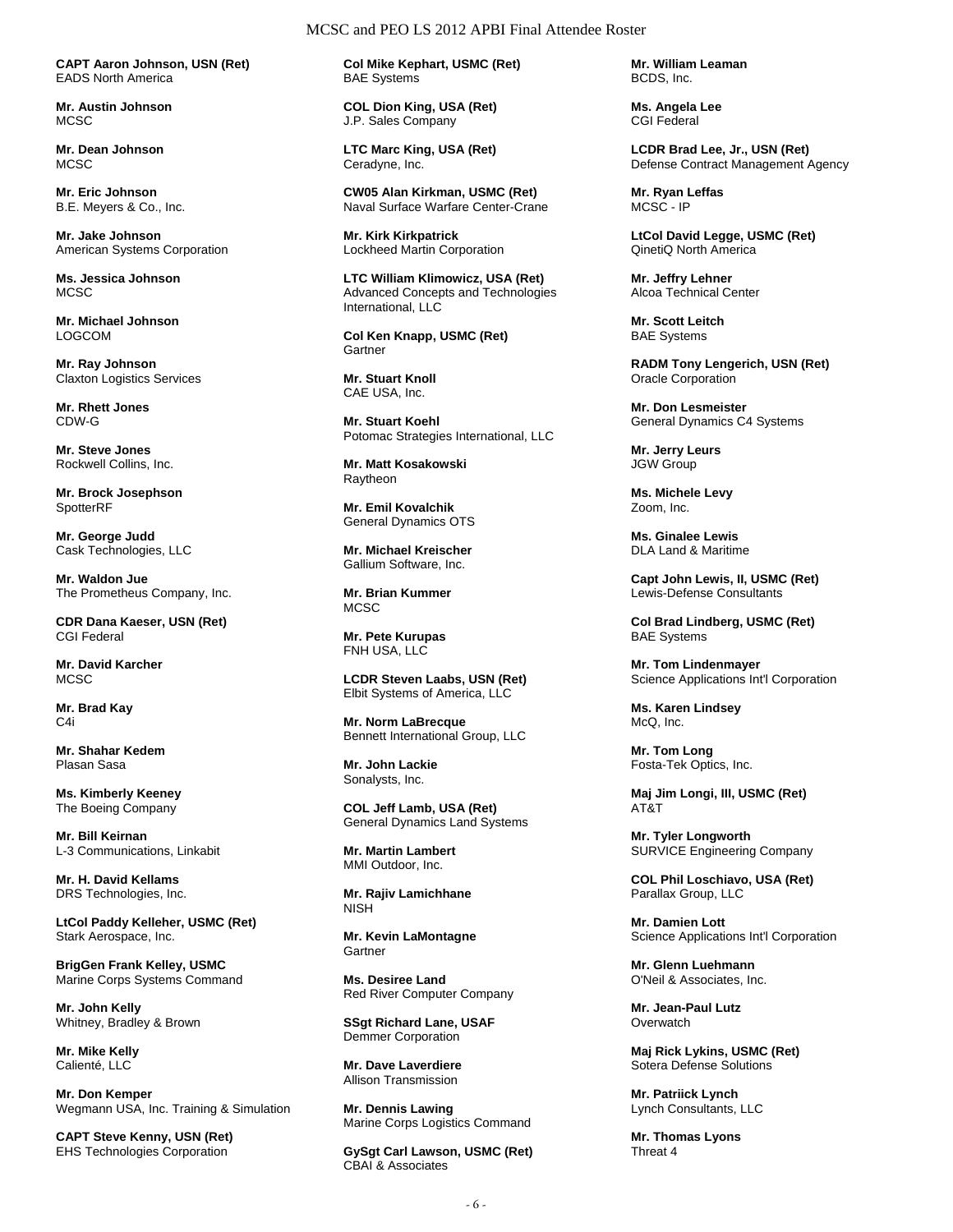**Col Tom Lytle, USMC (Ret)**  The TMLytle Group, Inc.

**Mr. Duncan MacDonald**  Tulmar Manufacturing, Inc.

**Mr. Bill Macecevic**  MCSC.

**Mr. Jim Macik**  Camber Corporation

**Mr. David MacMillan**  Military Power House

**Mr. Chris Maier**  Northrop Grumman Corporation

**Mr. Julian Mallett**  VT Systems, Inc.

**Mr. Duane Mallicoat** 

**LtCol Tom Manley, II, USMC (Ret)**  Terex Corporation

**LtCol Mike Manning, USMC**  MCSC

**Mr. Wes Manship**  CALIBRE

**Mr. Chris Martin**  Harris Corporation

**Mr. Jim Martin**  Chesapeake Testing

**Mrs. Tara Martin**  Goodrich ISR Systems

**Mr. Greg Martz**  L-3 Communications, Interstate Electronics Corporation

**Mr. Malcolm Mason**  Sanmina-SCI Corporation

**Mr. Ben Mathews**  Lockheed Martin Corporation

**Mr. Pete Maunz**  DAU

**Mr. John Maurer MCSC** 

**Mrs. Kathy Maxwell**  Carney, Inc.

**Mr. Gary May**  PD Systems, Inc.

**LtCol John Mayles, USMC (Ret)**  Dynamic Defense Materials, LLC

**Mr. Tom McAvoy**  eScience & Technology Solutions, Inc.

**Ms. Joyce McCallister**  Meggitt USA

**Mr. Roy McCallum**  SCHOTT Defense

**Mr. Brendan McCarthy**  Logis-Tech, Inc.

## MCSC and PEO LS 2012 APBI Final Attendee Roster

**Mr. Andy McClelland**  Parker Hannifin Corporation

**LtCol Mike McCormick, USMC (Ret)**  Advanced Management Strategies Group, Inc.

**Mr. Ray McCrea, Jr.**  HP

**Mrs. Ann-Cecile McDermott MCSC** 

**Mr. Randy McElroy**  Lancer Systems LP

**Col Ron McFarland, USMC (Ret)**  Science Applications Int'l Corporation

**LtCol Dan McGee, USMC (Ret)**  Sanmina-SCI Corporation

**Mr. Jim McGillicuddy**  IMSolutions, LLC

**SCPO Willis McHenry, USN (Ret)**  AMSEC - a Subsidiary of Huntington Ingalls Industries

**Ms. Krista McKendree**  Northrop Grumman Mission Systems

**Ms. Megan McKinney**  SupplyCore, Inc.

**Mr. Sanford "Mack" McLaurin**  MCSC.

**Mr. Kevin McTarsney**  Conscious Security, Inc.

**BG Michael Means, USA (Ret)**  Raytheon Missile Company

**Mr. Mark Mekker**  Lockheed Martin Corporation

**Mr. Tom Mellor**  Demmer Corporation

**Mr. Tom Merckx**  Oshkosh Corporation

**Ms. Patty Merritt**  KRATOS Defense and Security Solutions, Inc.

**LTC Gabe Michel, USA (Ret)**  SKF USA, Inc.

**Col Michael Micucci, USMC (Ret)**  Textron, Inc.

**Mr. Eric Miller**  MCSC.

**Mr. Joseph Miller**  DCS Corporation

**Mr. Robert Miller**  Elbit Systems of America, LLC

**Mr. Scotty Miller, II**  General Dynamics C4 Systems

**LtGen Richard Mills, USMC MCSC** 

**Col Duncan Milne, USMC (Ret)**  Pelican Products, Inc.

**Mr. William Mitchell**  Raytheon Company

**Mr. Larry Mixon**  Naval Surface Warfare Center-Panama City

**Mr. Bob Mohr**  General Dynamics Information Technology

**Mr. Michael Molino**  Science Applications Int'l Corporation

**Ms. Jennifer Moll**  Miller-Holzwarth, Inc.

**Mr. Ross Monta MCSC** 

**Col Medio Monti, USMC (Ret)**  General Dynamics C4 Systems

**Mr. Joseph Montoya**  Sev1Tech, Inc.

**Mr. David Moon**  Weatherhaven Resources, Inc.

**Mr. Jeffrey Moore**  Kalman & Company, Inc.

**Col Keith Moore, USMC**  PEO Land Systems

**Mr. Robert Moore**  Defense Systems & Technology, Inc.

**Ms. Patty Moran**  Transformation Systems, Inc.

**CW04 Mike Morehouse, USMC (Ret)**  10-20 Services

**Mr. Eddie Morgan**  AEG Group, Inc.

**Mr. Mark Morgan**  Comparative Technology Office

**Ms. Ashley Morris**  Ace Electronics Defense Systems, LLC

**Mr. Darrel Morris**  L-3 Communications, Brashear

**Mr. Russell Mosier, III**  Innovative Decisions, Inc.

**Mr. Scott Moyer**  EMC Corporation

**Mr. Jason Mueller**  RSA Security, Inc.

**Mr. Chuck Muizers**  Skylla Engineering, Ltd.

**Col Michael Mulligan, USMC (Ret)**  Battelle

**Mr. Rich Munson**  Engility Corporation

**Col Chris Murphy, USMC (Ret)**  Allen-Vanguard Corporation

**Mr. Michael Murphy**  Airborne Systems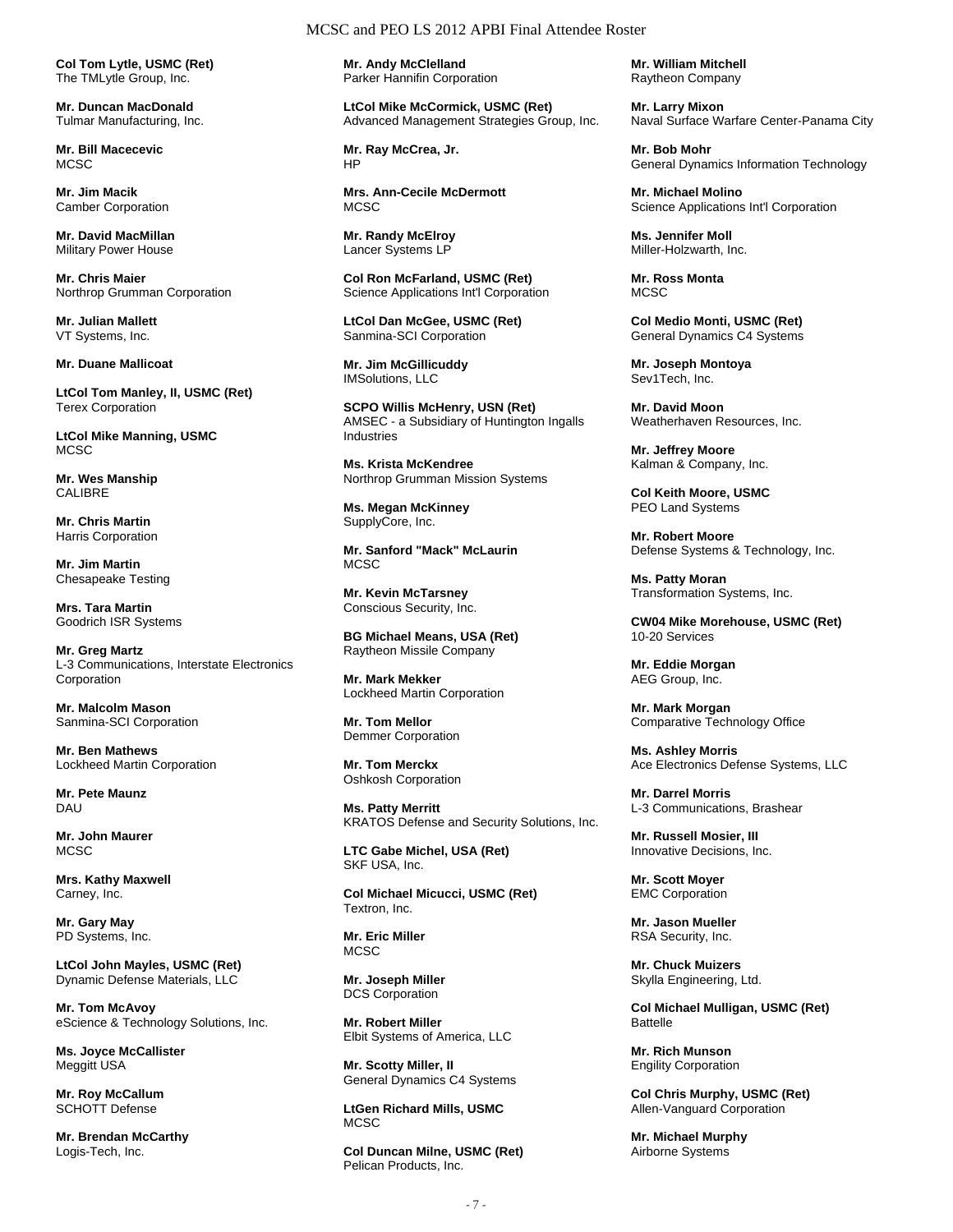**Mr. Ryan Myers**  General Dynamics Land Systems

**MajGen Gordon Nash, USMC (Ret)**  Sierra Nevada Corporation

**Mr. Leonard Nelson**  Otis Products, Inc.

**Mr. Wally Nelson**  W.L. Gore & Associates, Inc.

**Mr. Vic Nerses**  U.S. Army ARDEC

**Maj Brian Newbold, USMC MCSC** 

**Mr. Ken Newman**  Northrop Grumman Corporation

**Mr. Alan Ng**  Benet Laboratories

**Col Les Niblock, USMC (Ret)**  CGI Federal

**Mr. Paul Nichols**  MCSC PM TRASYS

**Mr. Douglas Notestine**  Royal Oak Industries

**Ms. Magaly Oatridge MCSC** 

**Mr. Dan O'Brien Battelle** 

**MSgt Kevin Odermatt, USMC (Ret)**  Navistar Defense, LLC

**Col Jim O'Donnell, USMC (Ret)**  Raytheon Company

**Col John O'Donovan, USMC (Ret)**  Deloitte Consulting, LLP

**Mr. Steve O'Hara**  L-3 Communications, Titan Group

**LtCol Geoff Olander, USMC (Ret)**  Cardno TEC

**Mr. Hernan Olivas**  O'Neil & Associates, Inc.

**Mr. Jimmy O'Looney**  Trident Systems, Inc.

**Ms. Deborah Olson MCSC** 

**Col Mike O'Neal, USMC (Ret)**  Elbit Systems of America, LLC

**Mr. John Ormsby**  Curtiss-Wright Controls, Inc.

**Mr. Aaron Ortiz**  Leonie Industries, LLC

**Mr. Paul Ortiz MCSC** 

**Col Rick Owen, USMC (Ret)**  Whitney, Bradley and Brown

**Ms. Tina Owens**  IBIS TEK

**Mr. Ron Oxendine**  RNB Technologies, Inc.

**CDR Steve Oxholm, USN (Ret)**  L-3 Communications

**Mr. Emanuel Pacheco**  PEO Land Systems

**Ms. Kia Palmer**  The Partnership for Defense Innovation

**Mr. Rick Palmer**  Integrity Management Consulting, Inc.

**BrigGen Dave Papak, USMC (Ret)**  CACI, Inc. - Federal

**Mr. Marc Paquette**  PEO Land Systems

**Mr. Greg Pardo**  MCSC

**Mr. Anthony Parker MCSC** 

**Mr. Adam Parsley**  Naval Surface Warfare Center-Crane

**Mr. Dan Parsons**  NDIA

**Mr. Kermit Parsons, Jr.**  Navistar Defense, LLC

**Mr. Jim Parys**  Northrop Grumman Space Technology

**Dr. Carl Pates**  HDT Global

**Mr. Chris Patterson**  ASI Government

**Mr. Mike Patterson Otis** 

**Mr. Jay Payne**  American Science & Engineering, Inc.

**MSgt Ron Payne, USMC (Ret)**  SRA International

**Ms. Barb Paynter**  Northrop Grumman Mission Systems

**Ms. Donna Payton**  L-3 Communications

**Mr. Nigel Pearson**  AJ's Power Source, Inc.

**Mr. Marty Peatross**  Technology Service Corporation

**CPO Erik Pedersen, USN (Ret)**  Naval Surface Warfare Center-Port Hueneme

**COL Rick Pennycuick, USA (Ret)**  Alcoa Defense

**Mr. Lou Peradotto MCSC** 

**Maj Steve Perry, USMC (Ret)**  L-3 Communications

**Mr. Ron Peterman**  Computer Sciences Corporation

**Mr. Charles Phillips**  Bennett International Group, LLC

**LtCol Dave Phillips, USMC (Ret)**  Phillips Defense Systems, Inc.

**Mr. Harry Phillips**  Harris Corporation

**Maj Keith Pierce, USMC (Ret)**  TASC

**Mr. Dan Pierson**  PEO Land Systems

**LtCol Dave Pigman, USMC (Ret)**  CACI, Inc.

**LtGen Chuck Pitman, USMC (Ret)**  Pitman Associates

**LtCol L.A. Platt, USMC (Ret)**  DRS Technologies, Inc.

**COL Ken Polczynski, USA (Ret)**  Saab Training USA

**Mr. Bart Polizotto**  ITT Exelis

**MSgt Tom Potendyk, USMC (Ret)**  Cubic Defense Applications, Inc.

**Mr. John Powers**  MCSC

**Ms. Shawn Prablek MCSC** 

**Col Al Pratt, USMC**  Naval Surface Warfare Center-Crane

**Mr. Hank Presecan**  BRTRC

**Ms. Marcia Price**  Vector Strategy, Inc.

**Maj Michael Prince, USMC (Ret)**  Avaya Government Solutions

**Mr. Bryan Prosser**  PEO Land Systems

**Ms. Gloria Pryor**  MCSC

**Mr. Dale Puett, Jr.**  Naval Surface Warfare Center-Crane

**LtCol Frank Pugh, Jr., USMC (Ret)**  BAE Systems

**Mr. Matt Puglisi**  Aptima, Inc.

**Ms. Dawn Purks**  MCSC

**Mr. Rick Purnell**  Lockheed Martin Corporation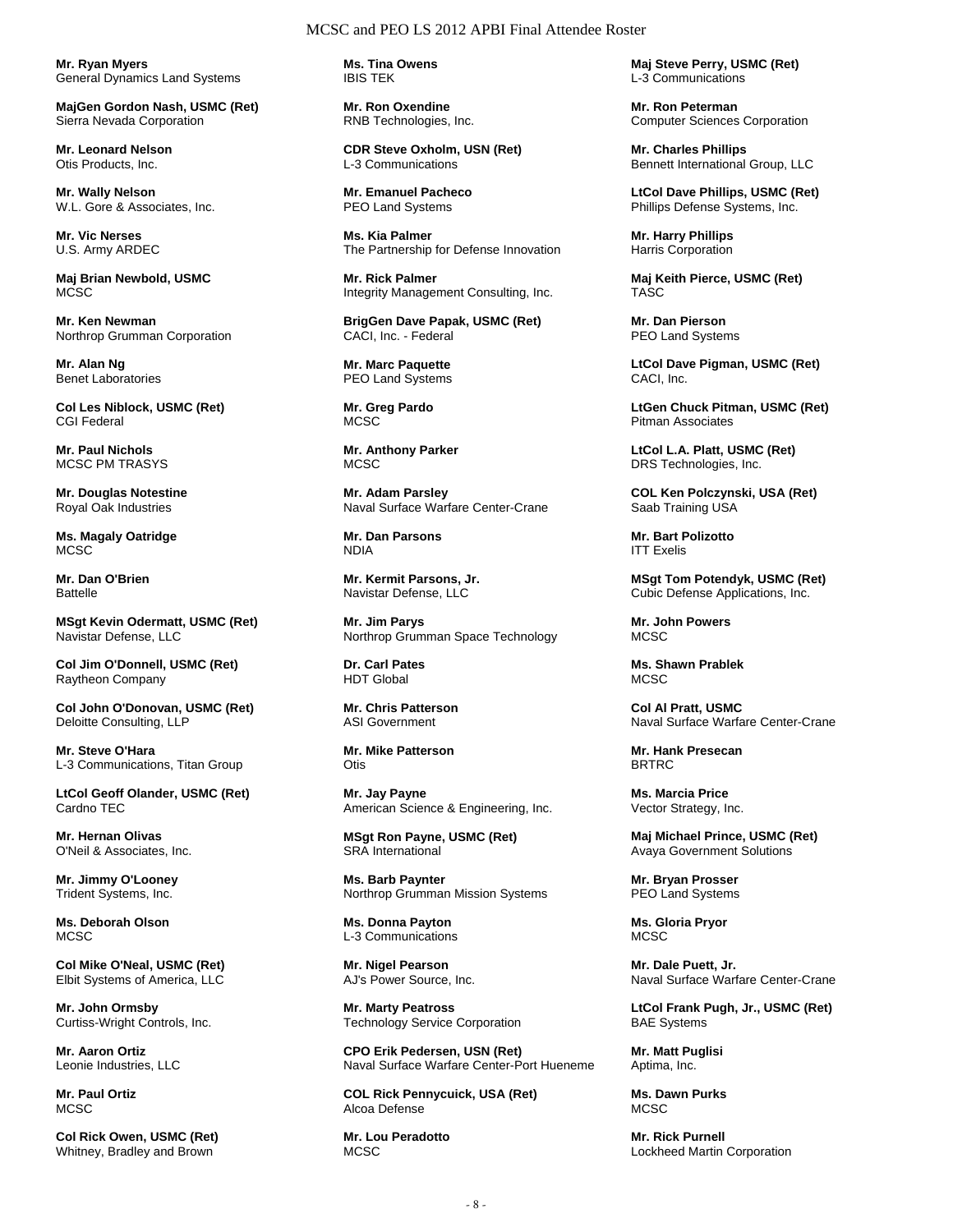**LtCol Dean Putnam, USMC (Ret)**  QinetiQ North America

**SFC Tony Qualantone, USA (Ret)**  Precision Remotes, Inc.

**Mr. Richard Qualls**  Oracle Corporation

**Col Tom Qualls, USMC (Ret)**  Lockheed Martin GTL

**Mr. Burt Quist**  Northrop Grumman Corporation

**LCDR John Radziszewski, USCG (Ret)**  QinetiQ North America

**Ms. Sheryl Rafferty**  Parsons

**Ms. Meghan Raftery**  Strategic Systems Programs

**Mr. Greg Ransom**  DCS Corporation

**Mr. Shaun Rategan**  Trijicon, Inc.

**Mr. Laurence Readal** 

**MAJ John Reams, USA (Ret)**  Zel Technologies, LLC

**Mr. Edward ReBrook, IV**  CALIBRE

**Col Peter Reddy, USMC**  MCSC

**Col Matt Redfern, USMC (Ret)**  Power Ten, Inc.

**Mr. James Reed**  Command Post Technologies, Inc.

**Col David Reeves, USMC**  Marine Corps Operational Test and Evaluation Activity

**Col Jim Regan, USMC MCSC** 

**Capt Chuck Reiche, Jr., USMC (Ret)**  iGov

**Mr. Jim Reid**  Saab Sensis Corporation

**Mr. Jim Reid, III**  EMC Corporation

**Col Shawn Reinwald, USMC (Ret)**  Cypress International, Inc.

**Ms. Ann Repczynski**  Booz Allen Hamilton

**Mr. Dave Rich**  Naval Surface Warfare Center-Carderock

**Mr. Carl Richardson**  General Dynamics ATP

**Mr. Matt Ricks**  Moog, Inc.

**Mr. Martin Ried**  PD Systems, Inc.

**Mr. Terry Ritchie**  L-3 Command & Control Systems and Software

**LtCol Joe Rizzo, USMC (Ret)**  Whitney, Bradley & Brown

**LTC Keith Robbins, USA (Ret)**  Tapestry Solutions, Inc.

**Maj Rob Roberson, II, USMC (Ret)**  Innovative Reasoning, LLC

**LtCol Gil Robinson, USMC (Ret)**  G Robinson & Associates, LLC

**Mr. Neil Rodenbeck**  ARINC

**Mr. Andrew Rodger MCSC** 

**Mr. Ed Rodriguez**  Custom Manufacturing & Engineering, Inc.

**Mr. Rod Rodriguez**  American Systems Corporation

**CSM Craig Rogers, USA (Ret)**  M&E Technical Services, LLC

**Mr. Peter Rogers**  AxleTech International

**Mr. Rich Rosch**  ATK

**Mr. Larry Rosenfeld**  HDT Global

**Maj Thomas Rowe, USMC (Ret)**  American Systems Corporation

**Mr. Bob Rowlette**  QinetiQ North America

**Mr. Mark Ruiz, Jr.**  Esterline Power Systems

**Mr. Carl Runyon**  Tyonek Engineering & Agile Manufacturing, LLC

**Col Kevin Rush, USMC (Ret)**  Northrop Grumman Information Technology

**Col Mark Russell, USAF (Ret)**  Nobles Worldwide

**Mr. Robert Ryan**  IBM Global Business Services

**LtCol Larry Ryder, USMC (Ret)**  Whitney, Bradley & Brown

**Mr. Tom Ryder**  Telos

**Ms. Jim Rzonca**  Tactical & Survival Specialties, Inc.

**Mr. Tom Saam**  Harris Corporation

**Mr. Rich Sackett**  The Columbia Group **Mr. Joaquin Salas**  Polaris Industries

**Mr. Jesse Saldana, Jr.**  General Dynamics Information Technology

**LtCol Phil Salinas, USMC (Ret)**  Salinas Professional Integrated Solutions, LLC

**SCPO Joseph Salonga, USN (Ret)**  Naval Facilities Engineering Service Center

**Mr. Chris Sample**  MHM Innovations, Inc.

**Mr. James Sanborn**  Marine Times

**Col George Sanchez, USMC (Ret)**  General Dynamics Corporation

**Mr. William Sandlin**  MCSC.

**Mr. Anastazi Sarigiannis**  SKF USA, Inc.

**LCDR Ross Sawtelle, USN (Ret)**  Navy International Programs Office

**Mr. George Schneickert**  Northrop Grumman Information Systems

**Mr. Steve Schnur MCTSSA** 

**Mr. Bill Schorr**  BAE Systems, Land & Armaments

**Ms. Gretchen Schreiber**  American Systems Corporation

**Mr. C. Chris Schueler**  SURVICE Engineering Company

**Ms. Sue Schuler**  Booz Allen Hamilton

**Mr. Tony Sciacca**  North American Controls, Inc.

**Maj Ed Seibel, USMC (Ret)**  Northrop Grumman Laser Systems

**LtCol Kei Sekiguchi, USMC**  Marine Corps Combat Development Command

**Mrs. Bruce Sellers**  Oshkosh Corporation

**Mr. Shane Shamblin**  Fidelity Technologies Corporation

**Mr. Ed Shanahan, IV**  Northrop Grumman Electronic Systems

**Mr. Jim Shannon**  Naval Surface Warfare Center - Dam Neck

**Ms. Vikki Shantz**  Lex Products Corp.

**SMSgt Terry Shatzer, USAF (Ret)**  Scientific Research Corporation

**Ms. Patricia Shaw**  Manpower Department MCIMAW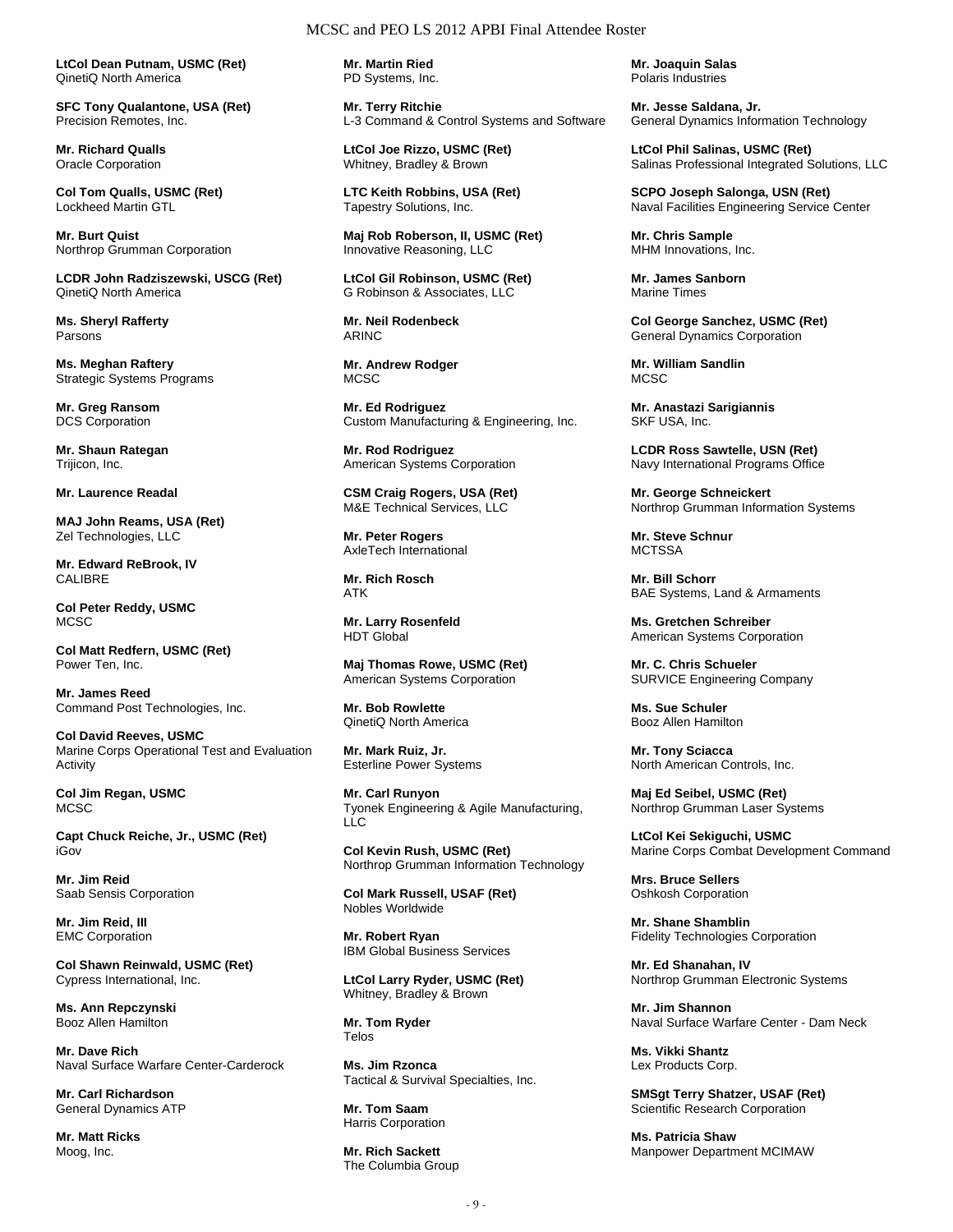**Mr. Christian Sheehy** 

**Mr. Mike Sheerin**  Radiance Technologies, Inc.

**Mr. Pat Sheire MCSC** 

**Mr. Andrew Shepherd**  General Dynamics Canada

**Mr. Tracy Sheppard**  U.S. Army Aberdeen Test Center

**Mr. Grant Sherfick**  ADS, Inc.

**Mr. Scott Shiffert**  HP

**Mr. Ed Shpiro**  Symantec Corporation

**Col Joseph Shrader, USMC MCSC** 

**LtCol Bradley Shultis, USMC (Ret)**  Professional Solutions Delivered

**Mr. Randy Shurson**  Goodman Ball, Inc.

**Ms. Brenda Shy**  LOGCOM

**Mr. Bob Simek**  BAE Systems

**Mr. Chris Simpson**  Control Solutions, LLC

**Mr. John Simpson**  Northrop Grumman Corporation

**Mr. Palmer Sims**  Teradata

**Mr. Mark Sinclair**  MacAulay-Brown, Inc.

**CW03 Jim Sireci, USN (Ret)**  Science Applications Int'l Corporation

**Mr. Jim Skurka**  J M Skurka Consulting, LLC

**Col Phil Skuta, USMC (Ret)**  General Dynamics Land Systems

**CAPT Don Slaton, USN (Ret)**  KRATOS Defense and Security Solutions, Inc.

**Mr. Mike Sleet**  GK Mechanical Systems, LLC

**Mr. Jim Smerchansky**  MCSC

**Col David Smith, USMC MCSC** 

**SFC John Smith, III, USA (Ret)**  Rave Computer Association, Inc.

**Mr. Christopher Snyder MCTSSA** 

## MCSC and PEO LS 2012 APBI Final Attendee Roster

**Mr. Dave Snyder**  Science Applications Int'l Corporation

**Mr. Gary Snyder**  DRS Technologies, Inc.

**Mr. George Solhan**  Marine Corps Science & Technology

**Mr. Joe Spaqi NetApp** 

**Mr. Harvey Speer, III**  SRA International

**Mr. Rich Speight**  General Dynamics Information Technology

**LtCol Jeff Speights, USMC (Ret)**  Technology Associates International Corporation

**Col Bill Spencer, USMC (Ret)**  Smartronix, Inc.

**Mr. Jack Spisak**  Managistics, LLC

**Mr. John Spruill**  Programs Management Analytics & **Technologies** 

**Col James Stacia, USMC**  Data Blueprint

**Mr. Alec Stan**  Stan Design

**Maj Jamie Stanley, USMC (Ret)**  Photon Research Associates, Inc.

**Mr. Dave Stanton**  C.E. Niehoff & Company

**Mr. Spiro Stavrakas**  Booz Allen Hamilton

**LtCol Gene Steffanetta, USMC (Ret)** 

**Mr. Jon Stendebach**  FW Murphy

**Ms. Shirley Stiles**  LOGCOM

**LtCol Bradley Stillabower, USMC (Ret)**  Marine Corps Warfighting Lab

**Mr. Doug Stilwell**  American Systems

**LtCol Benjamin Stinson, USMC MCSC** 

**Mr. John Stocker**  Lynntech

**Mr. Mike Stolarz**  HDT Global

**Mr. Shawn Stone**  Marine Corps Tactical Systems Support Activity

**LtCol Jay Storms, USMC (Ret)**  Smartronix, Inc.

**LtCol Jeff Stower, USMC**  MCSC

**Mrs. Nancy Straight**  UEC Electronics, LLC

**Mr. David Streett**  Valkyrie Enterprises, LLC

**CPT Skip Strickland, Sr., USA (Ret)**  DuPont Company

**Mrs. Andrea Stroud**  Acts Solutions, LLC

**Maj Ken Stroud, USMC (Ret)**  Professional Solutions Delivered, LLC

**Mrs. Natasha Stroud**  Professional Solutions Delivered, LLC

**LtCol Ted Sturgeon, USMC (Ret)**  Institute for Defense and Business

**Mr. David Suggs**  Ranger Land Systems, Inc.

**Ms. Anne Sullivan**  MCSC PM TRASYS

**Mr. Carl Sundin**  Kongsberg Protech Systems

**Mr. Albert Sweets, Jr.**  Innovative STEM Solutions

**Mr. Wayne Switzer MECO** 

**Mr. Jim Talley**  General Dynamics ATP

**Mr. Todd Tarby**  General Dynamics Information Technology

**Mr. William Taylor**  PEO Land Systems

**CAPT Bob Teufel, USN (Ret)**  ARINC Engineering Services, LLC

**Mr. Dave Thomas**  RoundTable Defense, LLC

**SgtMaj Doug Thomas, USMC (Ret)**  Concurrent Technologies Corporation

**LtCol Vic Thombs, USMC (Ret)**  Decision Dynamics, Inc.

**Mr. Buck Thompson**  Naval Surface Warfare Center-Panama City

**LtCol David Thompson, USMC**  MCSC

**Mr. Matthew Thompson**  Defense Ammunition Center

**Mr. Larry Thorwart**  Morgan Advanced Materials and Technology

**Mr. Jack Thousand, Jr.**  Applied Companies

**Mr. Michael Thrift NAVEODTECHDIV** 

**Mr. Ken Tirman**  Northrop Grumman Space Technology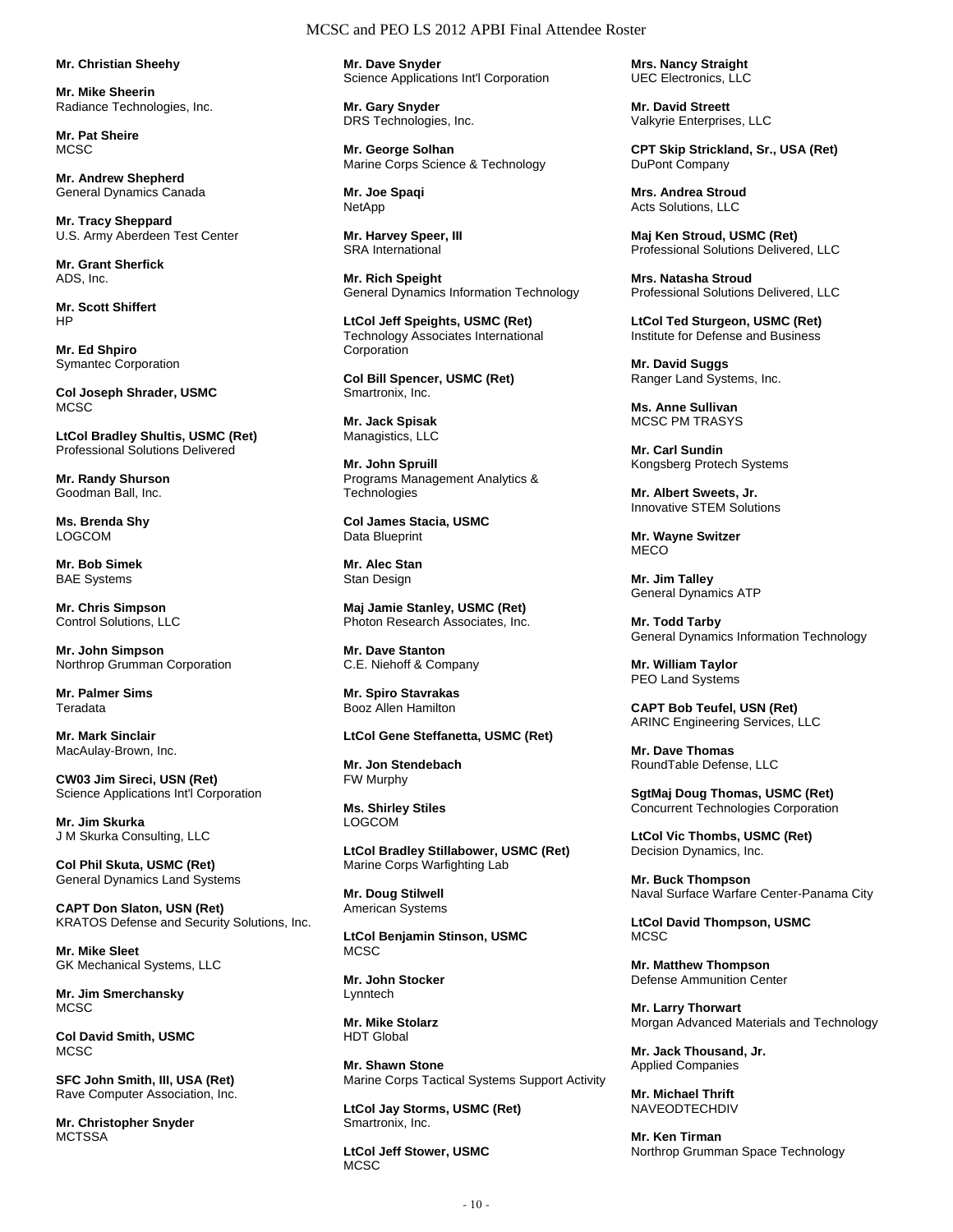**Mr. Bob Tomasetti**  Acumentrics Corporation

**Mr. Dan Torgler**  MCSC PM TRASYS

**Capt Raul Torres, USMC (Ret)**  KRATOS Defense and Security Solutions, Inc.

**Mr. Brian Toy**  NetApp

**COL Michael Trahan, USA (Ret)**  Alternate Axis, LLC

**Maj Bill Treuting, USMC (Ret)**  FLIR Systems, Inc.

**Maj Greg Trevarthen, USMC (Ret)**  ManTech Systems Engineering Corporation

**GySgt John Tucker, USMC (Ret)**  Raytheon Company

**Mr. Ken Turner**  Telos

**Mr. L. Casey Turner**  Photon Research Associates, Inc.

**Mr. Robert Turner**  General Dynamics Corporation

**Mr. Nick Twardokus**  Robertson Fuel Systems

**Capt Justin Twigg, USMC**  MC<sub>SC</sub>

**COL Barry Tyree, USA (Ret)**  AM General

**Mr. Gregory Ulsh**  FNH USA, LLC

**Ms. Kim Unberhagen**  BAE Systems, E & IS

**Mr. Dave Undeland**  Northrop Grumman Technical Services

**Mr. Peter Underwood**  The Tatitlek Corporation

**Mr. Bob Urban**  AM General

**Mr. Brad Valdyke**  Innovative Reasoning, LLC

**Mr. Rick Vallario, Sr.**  Lockheed Martin Missiles and Fire Control

**COL Mark Van Drie, USA (Ret)**  Hutchinson Industries, Inc.

**Mr. Tim Vane**  Oak Ridge National Laboratory

**Mr. Mario Vani**  Meritor, Inc.

**Mr. James VanOrsdel**  Bridgestone Americas, Inc.

**Mr. Chris Vanslager**  AM General

**Mr. Bill Vaughan**  Northrop Grumman Electronic Systems

**Mr. Patrick Vaughan**  Commvault

**Mr. James Vaupel**  AJ's Power Source, Inc.

**Mr. Venk Venkatesh**  Valkyrie Enterprises, LLC

**BrigGen Dick Vercauteren, USMC (Ret)**  ManTech Systems Engineering Corporation

**Mrs. Ally Veres**  AEG Group, Inc.

**Mr. Scott Verona**  GKN Aerospace Transparency Systems

**Mr. Jay Vesely**  Computer Sciences Corporation

**COL Jeffrey Vieira, USA**  DLA Land & Maritime

**Mr. Piron Vossoughi**  RIX Industries

**SCPO Andy Walden, USN (Ret)** 

**Mr. Rich Wallace**  Sechan Electronics, Inc.

**Mr. Rob Wallace Mircrosoft** 

**COL Craig Walling, USA (Ret)**  IEM, Inc.

**CW04 Arnie Walls, USMC (Ret)**  Scientific Research Corporation

**Mr. Wes Walters**  Saab

**Mr. Ron Warwick**  Naval Surface Warfare Center-Carderock

**Mr. Johnnie Watkins**  ADS, Inc.

**Mr. Kent Watson**  Siemens Product Lifecycle Management **Software** 

**LTC Mike Webb, USA (Ret)**  Meggitt

**MAJ T. I. Weintraub, USA (Ret)**  Raytheon Technical Services Company

**Mr. Dave Wessing**  L-3 Communications

**Mr. James Westerholm**  MCSC.

**Mr. Jim Western**  Honeywell

**CDR Eric Whiteman, USN (Ret)**  SURVICE Engineering Company

**Mr. Niko Wieczorek**  Robbins-Gioia, LLC

**LtCol Brian Wiktorek, USMC (Ret)**  Holmes-Tucker International, Inc.

**LTC Stephen Wilcox, USA (Ret)**  Alion Science and Technology

**Mr. Pat Wildemann**  Allison Transmission

**Mr. Donald Wilkins**  Jacobs Technology

**CAPT Dennis Williams, USN (Ret)**  GeoEye

**LtCol George Williams, USMC (Ret)**  eScience & Technology Solutions, Inc.

**Mr. Knox Williams**  Etymotic Research, Inc.

**Mr. Tim Williams**  W.W. Williams Logistics

**Mrs. Vickie Williams**  STIMULUS Engineering Services

**Mr. Rodger Willis**  Design Mill, Inc.

**Mr. Ronald Wilson**  Manpower Department MCIMAW

**Mr. Christian Wink**  Kongsberg Defence & Aerospace AS

**BrigGen Mark Wise, USMC**  Marine Corps Warfighting Lab

**LtGen John Wissler, USMC**  HQMC

**Mr. Adam Witmer**  MCSC - IP

**Col Clyde Woltman, USMC (Ret)**  Pratt & Whitney

**Ms. Toni Woolridge**  CRGT

**Mr. Christopher Worrell**  KRATOS Defense and Security Solutions, Inc.

**Mrs. Lyndia Wright LOGCOM** 

**Mr. Bob Yackel**  Merrill Technologies Group

**Mr. Frank Yerena MCSC** 

**MAJ Dave Young, USA (Ret)**  Booz Allen Hamilton

**Mr. Chris Yunker**  Hodges Transportation

**Mr. Chris Zaffram**  MCSC

**LTG Dan Zanini, USA (Ret)**  Science Applications Int'l Corporation

**Dr. Fran Zenzen**  General Dynamics C4 Systems